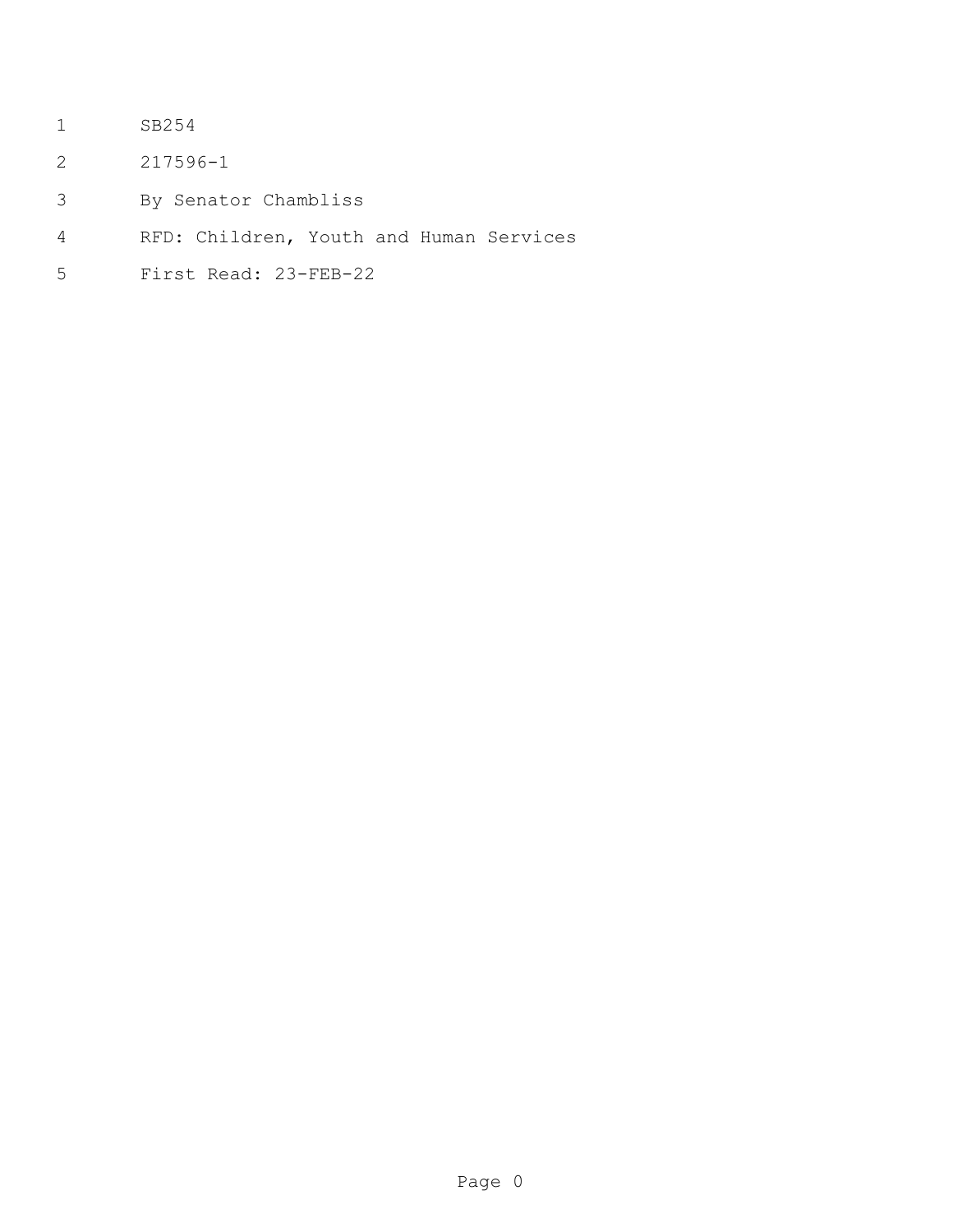| $\mathbf 1$  | 217596-1:n:02/22/2022:GP/ma LSA2022-23                       |
|--------------|--------------------------------------------------------------|
| $\mathbf{2}$ |                                                              |
| 3            |                                                              |
| 4            |                                                              |
| 5            |                                                              |
| 6            |                                                              |
| 7            |                                                              |
| 8            | SYNOPSIS:<br>This bill would require day care centers to     |
| 9            | continue to allow parents and legal guardians to             |
| 10           | enter the center during a state public health                |
| 11           | emergency.                                                   |
| 12           | This bill would also provide civil immunity                  |
| 13           | for day care centers acting in accordance with its           |
| 14           | provisions.                                                  |
| 15           |                                                              |
| 16           | A BILL                                                       |
| 17           | TO BE ENTITLED                                               |
| 18           | AN ACT                                                       |
| 19           |                                                              |
| 20           | Relating to child care; to prohibit day care centers         |
| 21           | from restricting a parent or legal quardian's entry during a |
| 22           | state public health emergency.                               |
| 23           | BE IT ENACTED BY THE LEGISLATURE OF ALABAMA:                 |
| 24           | Section 1. (a) For the purposes of this section, the         |
| 25           | following terms shall have the following meanings:           |
| 26           | (1) DAY CARE CENTER. The same meaning as provided in         |
| 27           | Section 38-7-2, Code of Alabama 1975.                        |